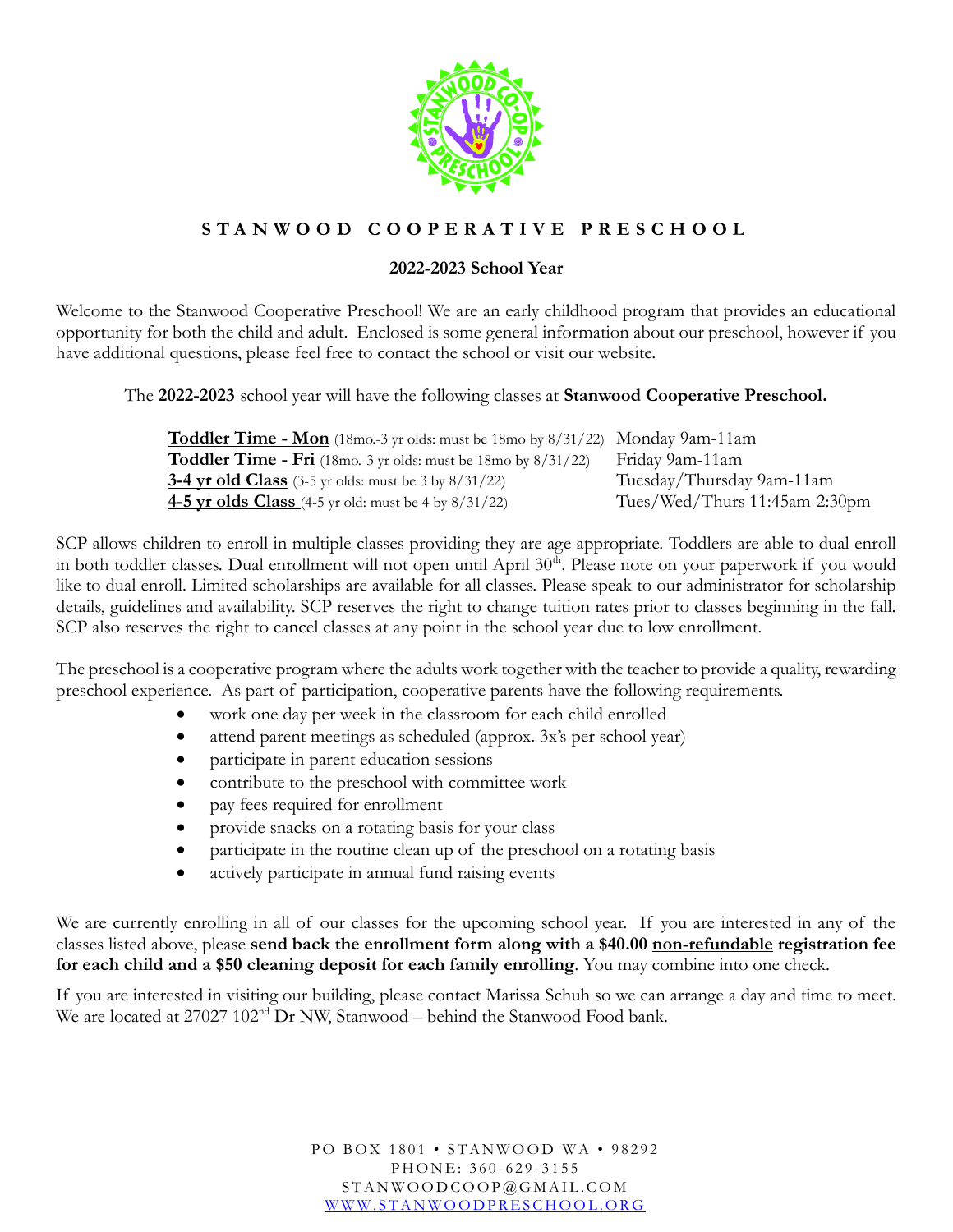

## **S T A N W O O D C O O P E R A T I V E P R E S C H O O L**

## **Class Descriptions**

## **Monday or Friday 9am-11:00am Children must be 18 months by August 31, 2022**

Monday or Friday Toddler Class

From 18 months to 3 years of age, children are curious about the world around them. This class is designed for children to use their gross motor skills to explore the classroom. Parents, or care-givers, attend during this hour and a half class participating in small group discussions and parent education, as well as exploring the classroom with their child. Activities are specially designed with the toddler exploration in mind. Minimum 10 kids per class. Maximum 14 kids per class. Cost is \$60/month.

### **Tuesday & Thurs 9am-11:00am Children must be 3 by August 31, 2022**

#### 3-4 Yr Old Class

The 3-5 preschool class offers age appropriate early learning opportunities and promotes social and emotional development. Our curriculum helps foster creativity and independence using play stations, such as: library, dramatic play, art area, sensory zone, and large & small motor activities. Our classroom is a place where children will grow in a safe and fun environment. Minimum 12 kids per class. Maximum 18 kids per class. Cost is \$115/month.

### **Tues, Wed, Thurs 11:45 am-2:30 pm Children must be 4 by August 31, 2022**

### 4-5 Yr Old Pre-K Class :

In this classroom setting, the older children will continue their active exploration of their environment. Large and small group activities throughout the day give children the opportunity to engage in activities fostering literacy, math development, selfesteem and social awareness. The three day a week rotation allows for a more in depth coverage of the curriculum. The class allows parents to grow and learn beside their child and gain valuable parenting education and skills. Minimum 12 kids per class. Maximum 18 kids per class. Cost is \$185/month.

> PO BOX 1801 • STANWOOD WA • 98292 PHONE: 360-629-3155 S T A N W O O D C O O P @ G M A I L . C O M WWW.STANWOODPRESCHOOL.ORG